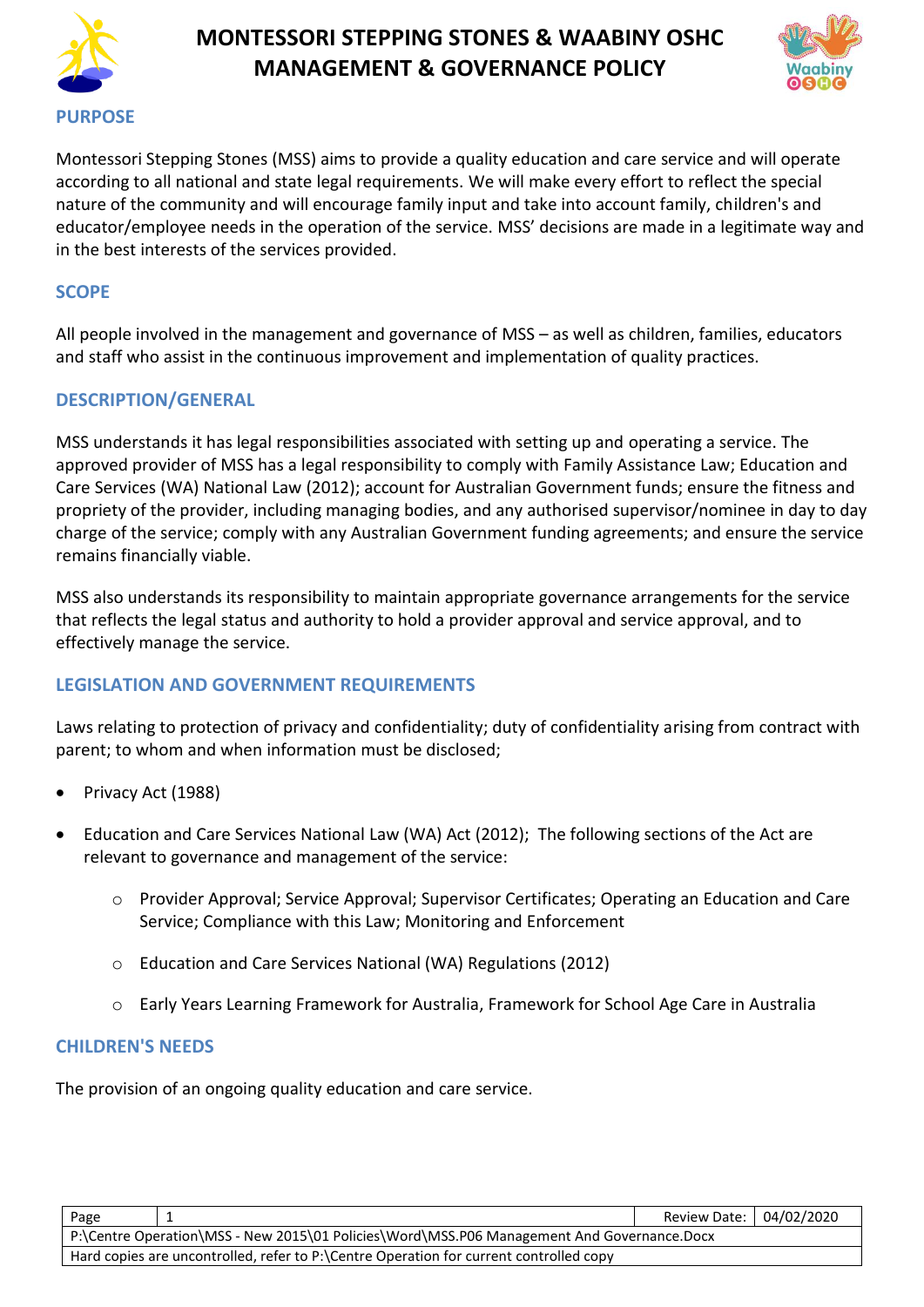

# **MONTESSORI STEPPING STONES & WAABINY OSHC MANAGEMENT & GOVERNANCE POLICY**



#### **FAMILIES' NEEDS**

The provision of a quality education and care service with transparent information about the MSS organisational structure. To have the opportunity to give input into educational curriculum and care at **MSS** 

## **EDUCATOR/STAFF NEEDS**

Competent management who efficiently manage and administrate MSS with a structure that allows for effective communication between management and staff.

#### **MANAGEMENT NEEDS**

Clarity of roles and responsibilities within a competent management team and appropriate decision making processes to comply with all legal responsibilities and family needs; continuity of management.

MSS will ensure that the organisation is properly set up and operates in accordance with relevant legislation and in a financially responsible manner as well as ensure all members of the management team are oriented into the roles and responsibilities of maintaining the legal operation of the service.

Families will be actively encouraged to participate in the continuous improvement of the services through:

- providing feedback to management through surveys, and other communication strategies;
- involvement in curricular and service activities, social and community events.

MSS is responsible to the regulatory authority for ensuring that it operates in accordance with the conditions of approval. This includes ensuring the presence of a certified nominated supervisor; the design, safety and maintenance of the premises; minimum number of educators and their qualifications; that educators, coordinators, staff and other persons who have contact with children are fit and proper; number of children in education and care within various age groups is not exceeded and appropriate policies, procedures and records are in place.

MSS is responsible to notify the regulatory authority of those circumstances set down within the Education and Care Services National Law (WA) Act (2012) in relation to changes that may require amendments to provider approval, service approval, supervisor certificates or nominated supervisor status.

MSS is responsible for ensuring that effective strategies and resources are in place to allow the nominated supervisor to realistically achieve their role as required by the Education and Care Services National (WA) Regulations (2012). This will include:

- facilitating effective communication between the nominated supervisor and the approved provider
- the availability of adequate human and physical resources to meet the provisions of the regulations such as effective policies and procedures
- the availability of adequate financial resources to meet the provisions of the regulations
- the performance management and professional development of the nominated supervisor

| Page                                                                                       |  | Review Date: 04/02/2020 |  |  |  |  |
|--------------------------------------------------------------------------------------------|--|-------------------------|--|--|--|--|
| P:\Centre Operation\MSS - New 2015\01 Policies\Word\MSS.P06 Management And Governance.Docx |  |                         |  |  |  |  |
| Hard copies are uncontrolled, refer to P:\Centre Operation for current controlled copy     |  |                         |  |  |  |  |